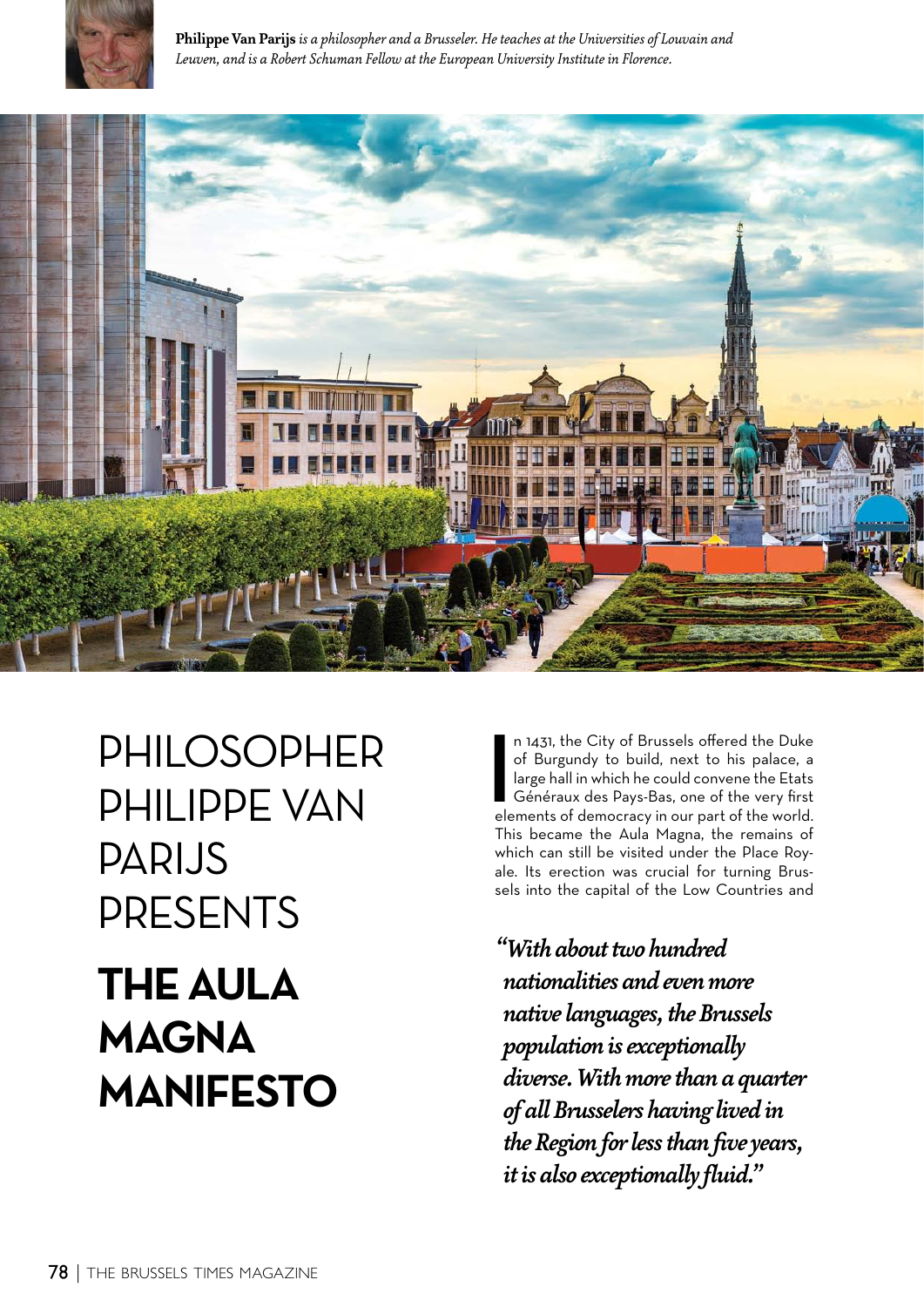

*The Aula Magna manifesto calls for the merging of all Brussels communes into one, with only one mayor governing the city, one city hall and one police force, thus further strengthening the Brussels identity for its residents.*

consequently, several centuries later, into the capital of the Kingdom of Belgium and next of the European Union.

In 2005, the name "Aula Magna" was adopted by a think tank aimed at discussing the future of Brussels, unconstrained by old cleavages. In December 2006, it was instrumental in launching, under the title "Nous existons/Wij bestaan/We exist", a declaration signed by 10,000 Brusselers, which called for the recognition of an inclusive, multicultural Brussels identity irreducible to the co-habitation of "Flemings" and "Francophones".

In the same vein, it coordinated, in the spring of 2009, the trilingual Etats Généraux de Bruxelles, a major set of events that brought together the academia and civil society by way of scholarly presentations and public discussions about all aspects of Brussels life, from education and language policy to mobility and criminality.

This was followed by a series of annual "Brussels Summer Universities", and now by the

publication of a small book, "Demain Bruxsels. .<br>Une vision pour libérer notre ville" (Politique, 2019), in which the members of Aula Magna's core group sum up some central aspects of what they have been thinking about and are fighting for. The book opens with a brief collective piece that captures the spirit of Aula Magna — no doubt particularly congenial to many non-Belgian citizens of Brussels. Here it is.

## **BUILDING TOGETHER THE PEOPLE OF BRUSSELS**

Congested transport, massive immigration, eroded social cohesion, chaotic education, haphazard security, pollution of all sorts and an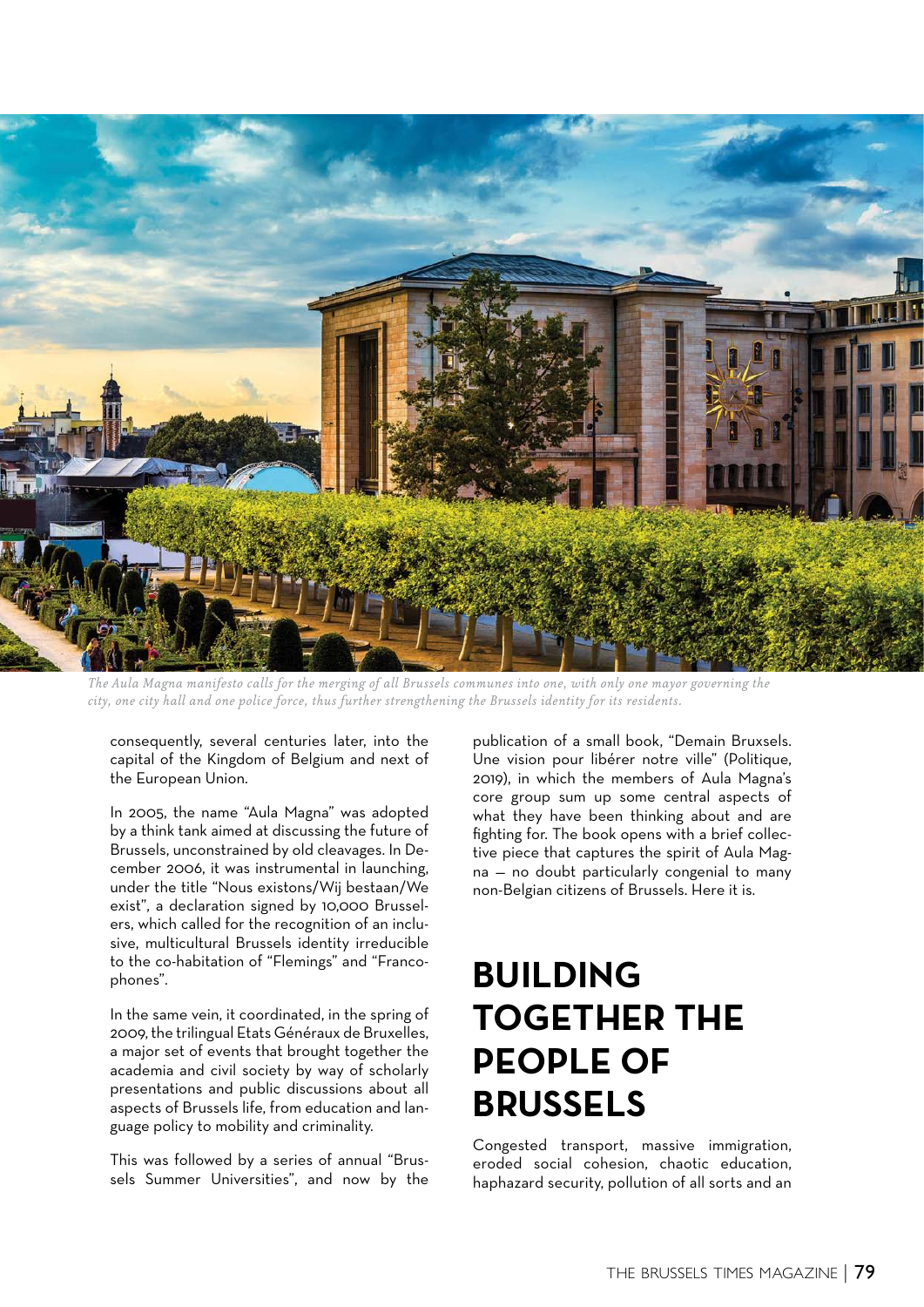

*About 200 nationalities live in Brussels, making it one of the most diverse and cosmopolitan cities in the world. Many of its residents do not feel connected to the bipartition of Brussels between either Flemish or Walloon institutions, but rather to the city of Brussels itself.*

*"The Brussels identity will be one of a cosmopolitan city, marked by a diversity that is simultaneously an inexhaustible wealth and an everrenewed challenge, capable of forward-looking patriotism that could not be more remote from backward-looking nationalism, united by the attachment to a territory, to symbolic places such as the Place de la Bourse, this Place du Peuple de Bruxelles where Brusselers of all colours and from all walks of life can gather in order to mourn as well as to exult."*

unsustainable contribution to global warming: Brussels faces the same problems other major cities in Western Europe face. But in its ability to tackle them, the city suffers from one major impediment.

The vision that underlies many of Brussels' institutions divides Brusselers into two tribes living side by side, each equipped with its network of nurseries and schools, media outlets, cultural institutions and political parties shared with one of the neighbouring regions.

In the name of this vision, Brusselers are expected to assimilate into one and only one of these tribes and develop a common identity with either the Flemings or the Walloons. It is this vision that underlies the nationalist utopia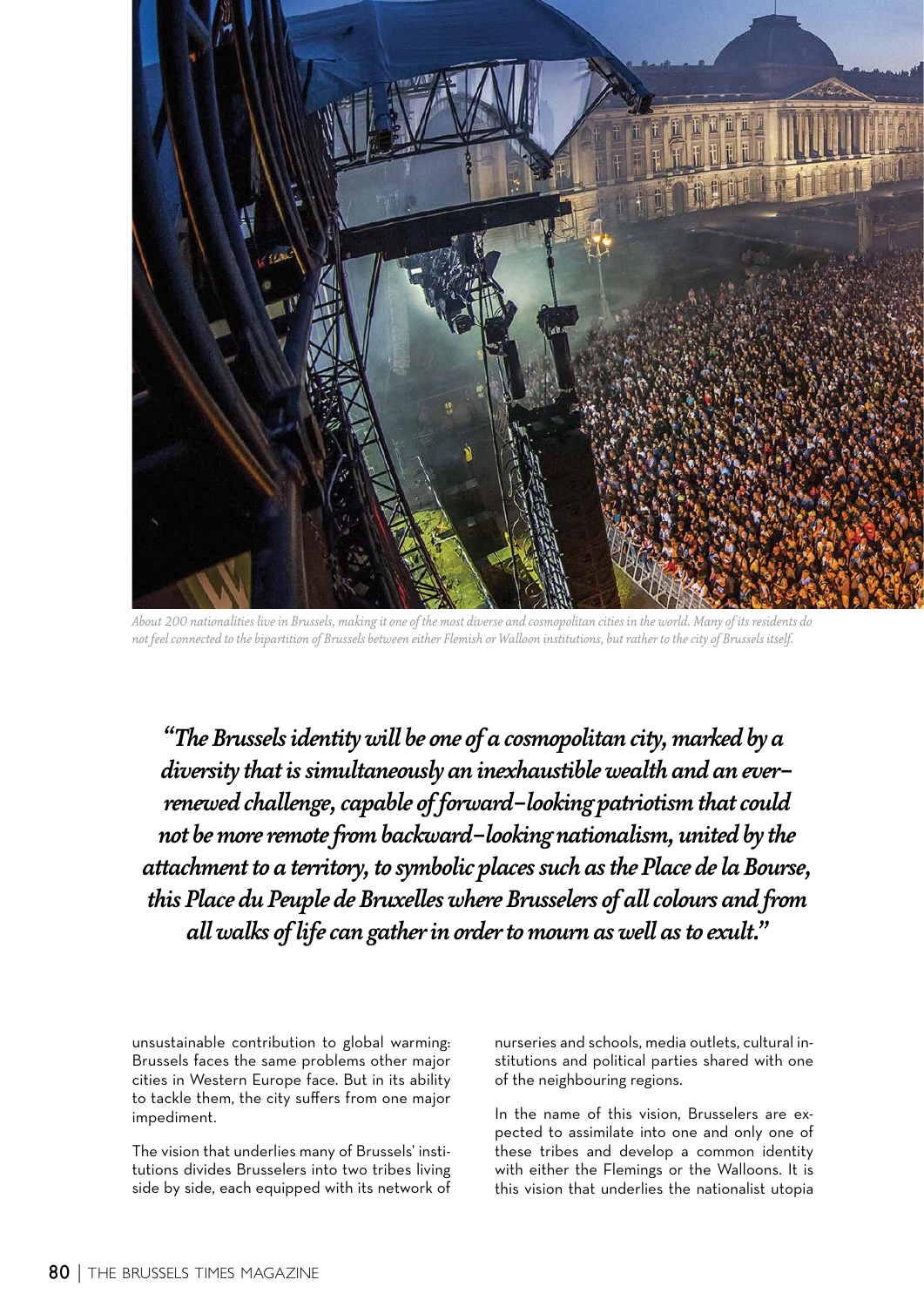

of the "condominium", in which independent Flemish and Walloon nations claim the right to jointly manage Brussels on the assumption that one part of its inhabitants belongs to the *Communauté française* and the other to the *Vlaamse Gemeenschap*.

The demographic shake-up of Brussels since the beginning of this century has voided the plausibility of this vision. With more than two thirds of the Brussels population either foreign or of recent foreign origin and with Flemish schools filled with almost as high a proportion of pupils with French as their native language as French-speaking schools, the institutional bipartition of Brussels is increasingly disconnected from reality on the ground. Is there an alternative? Yes, there is: to build – and rebuild again and again – the People of Brussels.

Let's face it: this is no easy job. "This population of the capital is not a people," wrote the Walloon Jules Destrée, "it is an agglomeration of mixed communities." A century later, Flemish minister Jan Jambon agrees: "For me, the Brusselers are not a people, a nation. Brussels is a fragmentation of everything and anything."

They are not entirely wrong. With about two hundred nationalities and even more native languages, the Brussels population is exceptionally diverse. With more than a quarter of all Brusselers having lived in the Region for less than five years, it is also exceptionally fluid. It will be no different tomorrow.

Turning such a population into a people in the sense of an *ethnos*, a monocultural community, is - fortunately – doomed to fail. But turning it into a people in the sense of a *demos*, a political community, without which there can be no democracy worthy of the name, is a difficult but essential and far from impossible task.

It is even already well underway. Many of those who feel bothered by cultural diversity have found refuge in Brussels' more homogeneous Flemish or Walloon periphery. By contrast, many of those who have chosen to come or remain are enjoying cosmopolitan cohabitation as part of their daily lives and are determined to make it a success.

In this context, countless cultural, urban and other initiatives involving Brusselers of all